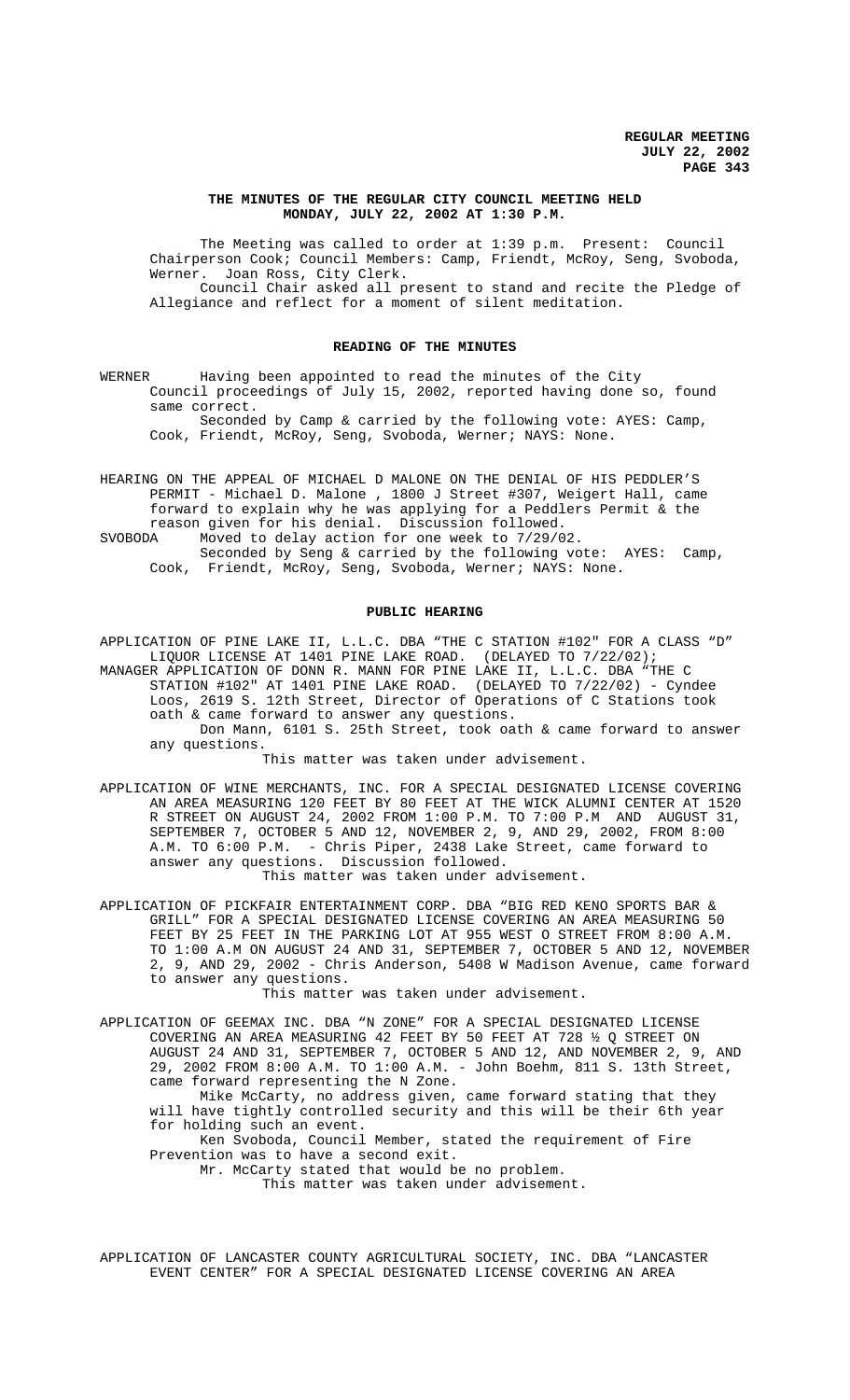MEASURING 100 FEET BY 100 FEET TO THE WEST OF THE EXHIBITION BUILDING AT 4100 NORTH 84TH STREET ON JULY 31 THROUGH AUGUST 4, 2002 FROM 12:00 NOON TO 1:00 A.M. - Jim Country, 6215 N. 34th Street, came forward to answer any questions.

This matter was taken under advisement.

APPLICATION OF BRAZENHEAD LINCOLN, L.L.C. DBA "BRAZENHEAD IRISH PUB" FOR A CLASS "C" LIQUOR LICENSE AT 301 NORTH 8TH STREET;

MANAGER APPLICATION OF GINA M. DEMMAN FOR BRAZENHEAD LINCOLN, L.L.C. DBA "BRAZENHEAD IRISH PUB" AT 301 NORTH 8TH STREET - Joe Byam, 317 American National Building, took oath and came forward as an attorney representing the applicant & to answer any questions. He also introduced Gina Demman, who took oath, applying to be the manager of the operation who has been the manager of the Brazenhead in Omaha for the last four years. He also introduced Dwayne Brown, who took oath, who is a member of the L.L.C. and also is an architect for the project.

Terry Werner, Council Member, asked if this was a franchise. Dwayne Brown, 3624 Farnham, Omaha, NE, took oath & answered that there are several partners in this organization and one of the partners is the owner of the Brazenhead in Omaha and he's the sole proprietor of that organization. This will be the second store. This matter was taken under advisement.

APPLICATION OF DISHDINE, L.L.C. DBA "DISH" FOR A CLASS "I" LIQUOR LICENSE AT 1100 O STREET;

MANAGER APPLICATION OF MONICA S. MCCLENAHAN FOR DISHDINE, L.L.C. DBA "DISH" AT 1100 O STREET - Monica McClenahan, 100 N. 12th Street, Apt. 902, took oath and came forward to answer any questions.

Annette McRoy, Council Member, asked what kind of restaurant or bar this establishment would be.

Ms. McClenahan stated they would be continuing in the same manner as the Grotto was. They are making some remodeling changes & menu updates.

This matter was taken under advisement.

AMENDING SECTION 10.48.110 OF THE LINCOLN MUNICIPAL CODE RELATING TO BICYCLES TO REQUIRE LIGHTS ON THE FRONT AND REAR OF BICYCLES OPERATED ON THE STREETS OF LINCOLN BETWEEN ONE-HALF HOUR AFTER SUNSET AND ONE-HALF HOUR BEFORE SUNRISE. (3/25/02 - PENDING)(REQUEST TO REMOVE FROM PENDING & SUBSTITUTE ORDINANCE) (7/8/02 - REMOVE FROM PENDING FOR P.H. 7/22/02)(SUBSTITUTE ORDINANCE) - Jonathan Cook, Council Chairman, stated that the State law has been reviewed and asked if this is why it is not required to have a blinking red light just a red light.

Dana Roper, City Attorney, stated that the rear light is one that is visible for at least 500 feet on a clear night & it's attached either to the bicycle or the bike rider. This is not a blinking light, this is a beam of light.

Mr. Cook asked if this can be a flashing light or are those illegal under state law.

Chief Casady answered that he doesn't know, that this ordinance is one that was recommended by the committee.

Craig Groat, 4935 Huntington Avenue, stated that the lights on the bike trails is also a concern. He felt that the flashing lights on the back of the bicycle attract far, far more attention than a steady light will. He feels it's safer to bike at night with this light on than it is to bike in the daytime.

This matter was taken under advisement.

AMENDING CHAPTER 4.16 OF THE LINCOLN MUNICIPAL CODE RELATING TO THE COMMUNITY HEALTH ENDOWMENT BY ADDING A NEW SECTION NUMBERED 4.16.007 TO RESTRICT THE USE OF THE FUNDS REALIZED BY THE SALE OF LINCOLN GENERAL HOSPITAL - Mike Alezio, 2601 S. 70th Street, President of Community Health Endowment, came forward to offer the support of the Board of Trustees for this proposed legislation. He stated that the current balance of the Community Health Endowment is approximately \$43,000,000.00. This balance remains after taking into account operational costs and investment management fees and after awarding more than \$4,000,000.00 in grants to the community during the past 2 ½ years.

Jon Camp, Council Member, stated he will recommend the potential encroachment for an emergency of extreme emergency should be 25% rather than the 50% that's in the legislation.

Mr Alezio stated there is no disagreement of the Board to this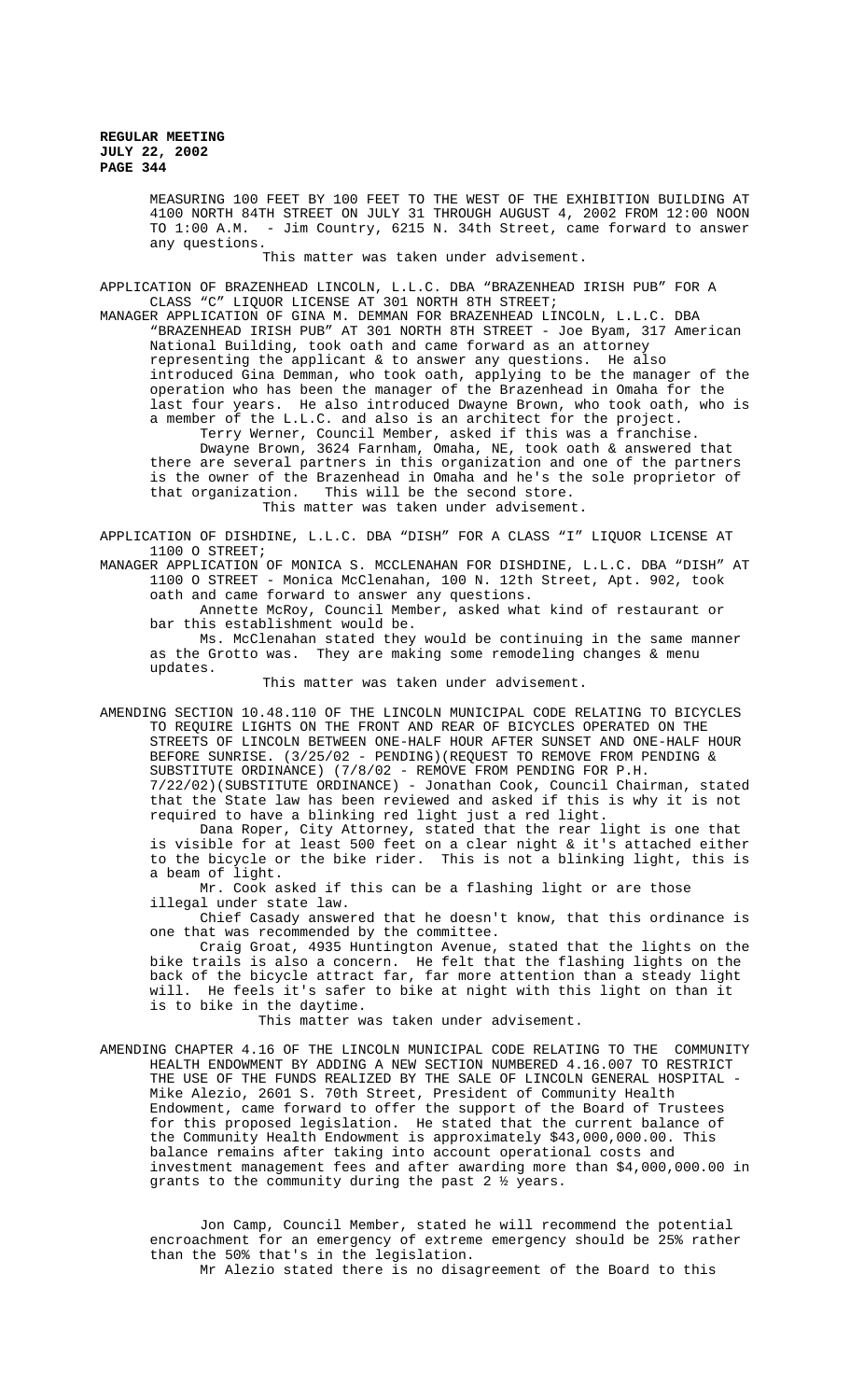amendment.

Clay Smith, 2310 Woodsdale Blvd., Treasurer and Finance Committee Chair for the Community Health Endowment Board of Trustees, came forward in support of the legislation.

Craig Groat, 4935 Huntington Avenue, stated that the sale of Lincoln General Hospital should have been put to the vote of the people so therefore it was an illegal sale. He feels the money from the sale of LGH should be used to buy it back.

This matter was taken under advisement.

VACATING THE UN-NAMED STREET SOUTH OF PERKINS BOULEVARD BETWEEN SOUTH 17TH STREET AND HARRISON AVENUE - Lynn Johnson, Director of Parks & Recreation Dept., stated that this is Stransky Park. The park is in the street & the street is in the park. This is a housekeeping situation. This matter was taken under advisement.

AMENDING THE CORPORATE LIMITS OF THE CITY BY ANNEXING APPROXIMATELY 113.05 ACRES OF PROPERTY GENERALLY LOCATED AT THE SOUTHEAST CORNER OF NORTH 84TH AND ADAMS STREETS. (IN CONNECTION W/02-111, 02R-147, 02R-148) ; CHANGE OF ZONE 3355 - APPLICATION OF PRAIRIE HOMES BUILDERS, INC. FOR A CHANGE OF ZONE FROM AG AGRICULTURAL DISTRICT TO R-3 RESIDENTIAL DISTRICT ON PROPERTY GENERALLY LOCATED AT THE SOUTHEAST CORNER OF NORTH 84TH AND

ADAMS STREETS.(IN CONNECTION 2/02-110, 02R-147, 02R-148) ; SPECIAL PERMIT 1959 - APPLICATION OF PRAIRIE HOMES BUILDERS, INC. TO DEVELOP PRAIRIE VILLAGE COMMUNITY UNIT PLAN CONSISTING OF 174 SINGLE FAMILY AND 300 MULTI-FAMILY DWELLING UNITS, WITH A WAIVER OF THE BUILDING HEIGHT, ON PROPERTY GENERALLY LOCATED AT THE SOUTHEAST CORNER OF NORTH 84TH AND ADAMS STREETS.(IN CONNECTION W/02R-148, 02-110, 02-111)

ACCEPTING AND APPROVING THE PRELIMINARY PLAT OF PRAIRIE VILLAGE ADDITION FOR 179 LOTS, WITH WAIVERS OF NON-RADIAL LOT LINES, SEWER DEPTH AND DOUBLE FRONTAGE LOTS ON PROPERTY GENERALLY LOCATED AT THE SOUTHEAST CORNER OF NORTH 84TH AND ADAMS STREETS.(IN CONNECTION W/02R-147, 02-110, 02-111) - MARK HUNZEKER, 530 S. 13TH ST., SUITE B, CAME FORWARD REPRESENTING PRAIRIE HOMES BUILDERS - Mark Hunzeker, 530 S. 13th St., Suite B, came forward representing Prairie Homes Builders Inc. & to request to continue public hearing & action to next week.

SENG Moved to delay public hearing & action on Bill Nos. 02-110, 02-<br>111. 02R-147 & 02R-148 for one week to  $7/29/02$ . 02R-147 & 02R-148 for one week to 7/29/02. Seconded by Camp & carried by the following vote: AYES: Camp, Cook, McRoy, Seng, Svoboda, Werner; NAYS: None; ABSENT: Friendt.

This matter was taken under advisement.

APPROVING A LEASE BETWEEN THE CITY OF LINCOLN AND ST. GEORGE L.L.C. ON BEHALF OF THE LINCOLN AREA AGENCY ON AGING FOR 13,705 SQ. FT. OF OFFICE SPACE AND 7,242 SQ. FT. OF STORAGE/BASEMENT SPACE AT 1023 O STREET FOR A TERM OF 5 YEARS.(IN CONNECTION W/02R-149, 02R-150, 02R-151);

APPROVING AN INTERLOCAL AGREEMENT BETWEEN THE CITY AND COUNTY FOR THE FUNDING OF PHASE I OF THE SKYWALK LINKING THE DOWNTOWN SENIOR CENTER TO THE LINCOLN BUILDING AND THE SIDEWALK AT 10TH AND O STREETS.(IN CONNECTION W/02R-150, 02R-151, 02-112)

APPROVING A SKYWALK PROJECT REDEVELOPMENT AGREEMENT UNDER THE NEBRASKA COMMUNITY DEVELOPMENT LAW BETWEEN THE CITY AND ST. GEORGE L.L.C. FOR THE BUILDING LOCATED AT 1023 O STREET AND PROVIDING USE RESTRICTIONS, DUTIES AND OBLIGATIONS FOR THE REDEVELOPER CONSISTENT WITH THE LINCOLN CENTER REDEVELOPMENT PLAN AND THE GOLD'S GALLERIA BLOCK BALANCE SUB-PROJECT TIF DISTRICT 9941.(IN CONNECTION W/02R-149, 02R-151, 02-112)

APPROVING A SKYWALK MAINTENANCE AGREEMENT, ACCEPTING A PUBLIC USE EASEMENT, AND PROVIDING TERMS AND CONDITIONS OF USE RELATED TO THE SKYWALK PROJECT IMPROVEMENTS FOR THE LINCOLN BUILDING AT 1001 O STREET, THE LINCOLN SENIOR CENTER BUILDING AT 1005 O STREET AND THE ST. GEORGE BUILDING AT 1023 O STREET.(IN CONNECTION W/02R-149, 02R-150, 02-112) - MARC WULLSCHLEGER, DIRECTOR OF URBAN DEVELOPMENT, came forward to explain the proposed lease, redevelopment agreement to include the skywalk, skywalk maintenance agreement, & Interlocal for funding of the skywalk. He feels that this is an opportunity to take a building that is a blight on downtown and turn it into an operating Aging Department office next to the Senior Center. Discussion followed.

Joel Pedersen, Ass't. City Attorney, stated that the Interlocal Agreement has already been signed by the County which provides for \$75,000.00 in funding and no more. He also explained the skywalk maintenance agreement provides the methodology & mechanism for those costs to be borne by the adjacent property owners & those are maintained. There's a Board set up so that the cost of maintenance and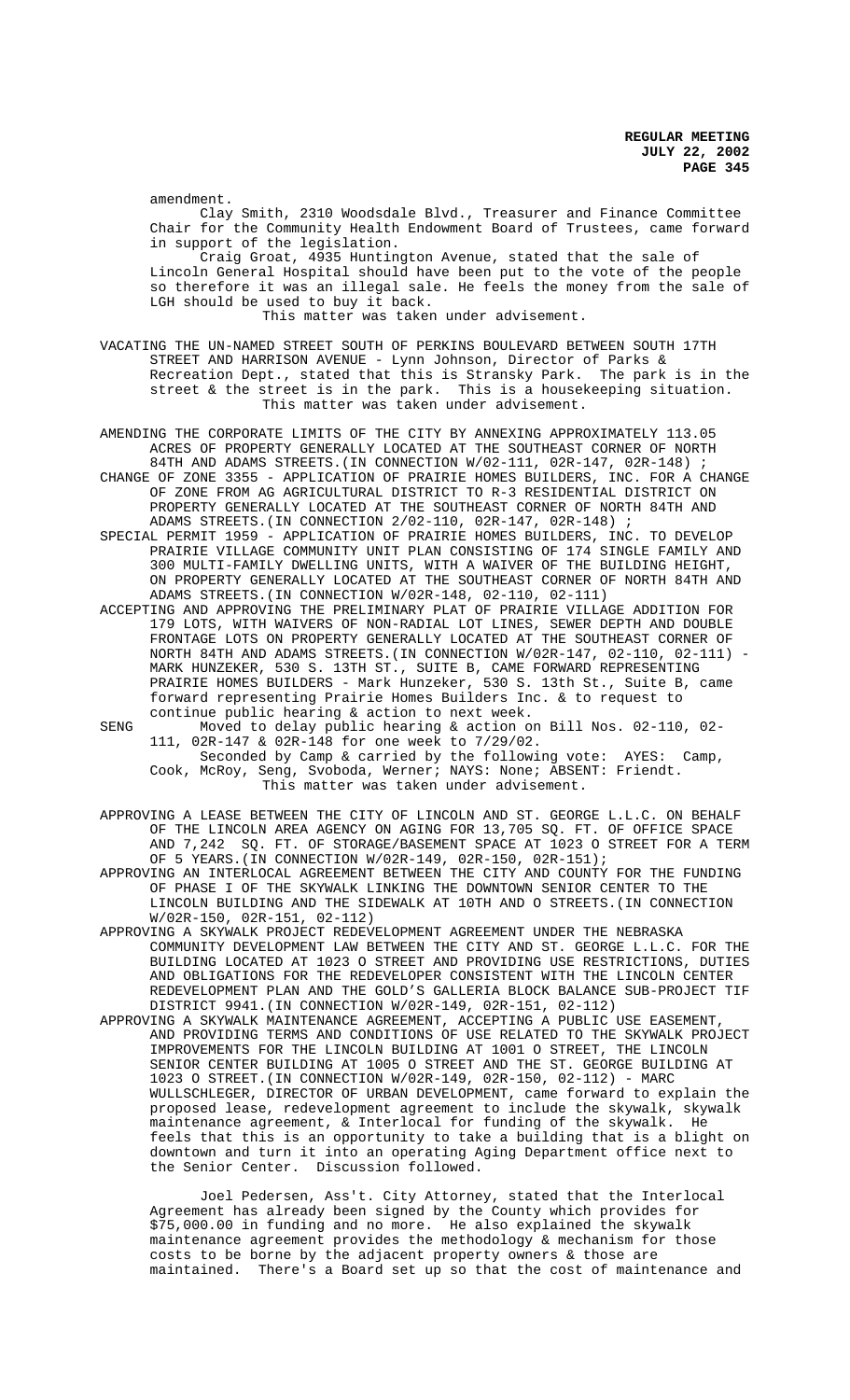insuring the skywalk provision are taken care of. A right of first refusal has been drafted as was discussed in pre-council so this can be added to the redevelopment agreement is needed. Discussion followed.

Lilly Blase, 1735 Euclid Avenue, Preservation of Association of Lincoln, encouraged the city to carefully preserve the 2nd and 3rd level terra cotta facade and the 1st lever facade if the St. George building is leased by the City.

Craig Groat, 4935 Huntington Avenue, stated it was widely known at the time of the discussion of selling the Old Federal Building that it was the goal of Aging to move into the St. George building. He was told that the St. George would not be enough space for Aging. Buildings that the  $St.$  George would not be enough space for Aging. bring respect to the government. Discussion followed.

Bill Olson, 1225 L Street, Attorney representing J.R. Leasing Company came forward in opposition to the lease agreement. He objected to Gold's Galleria not being given the opportunity to bid on the lease to house the Aging Department. He stated they could save the City about 25% & would have plenty of space. He asked that this be made an open & fair bidding process. Discussion followed.

Jim Haga, 8212 Stockwell Street, expressed concern with giving projects to those who are contributors to the Mayor. He feels that the Council's vote for this lease would be hypocritical to their campaign promises. He would like them to vote to have a fair bidding process which could give the City a better price. Discussion followed.

Richard Halvorsen, 6311 Inverness Road, came forward to ask that they vote against this lease and put it up for public bid.

Terry Werner, Council Member, asked Marc Wullschleger if they had looked into purchasing the building.

Mr. Wullschleger answered no, but Ayars is willing to put an option to purchase in the lease agreement. Discussion followed.

Mike Ayars, 6500 Holdrege, part owner of Ayars & Ayars Inc., stated that they will work on the facade and bring it back to it's historical significance. Discussion followed.

#### **\*\*\*TOOK BREAK 3:42 P.M.\*\*\* \*\*\*RECONVENED 3:54 P.M.\*\*\***

Discussion continued.

Mr. Camp asked Mike Ayars when he became treasurer for Mayor Wesely's campaign.

Mr. Ayars answered two months ago. They are both northside kids & that was his connection to Mayor Wesely.

Mr. Camp requested that Gina Dunning come forward to answer questions. He asked how long has Aging been looking for space. Gina Dunning, Director of Aging Services, stated 1 to 1 ½ years. She said Reba Shafer had tried to get the City to buy the St. George Building next to the Senior Center. Discussion followed.

Mr. Camp asked Vince Mejer what his job with the City involved & is it logical to have a process to get competitive bid.

Vince Mejer, Purchasing Agent, stated that his office does formal bids, RFP's, informal quotes, write specifications, write RFP's. He said that from a purely procurement standpoint it is always good to have competition. Discussion followed.

This matter was taken under advisement.

#### **MISCELLANEOUS BUSINESS**

Craig Groat, 4935 Huntington Street, came forward to talk about the concern of noxious weeds in the City of Lincoln mainly ragweed which is hazardous to asthma conditions. He also talked about zoning ordinances, building & setback lines & the major transfer of power. This matter was taken under advisement.

### **\*\* END OF PUBLIC HEARING \*\***

# **COUNCIL ACTION**

### **LIQUOR RESOLUTIONS**

APPLICATION OF PINE LAKE II, L.L.C. DBA "THE C STATION #102" FOR A CLASS "D" LIQUOR LICENSE AT 1401 PINE LAKE ROAD (Delayed to 7/22/02) - CLERK read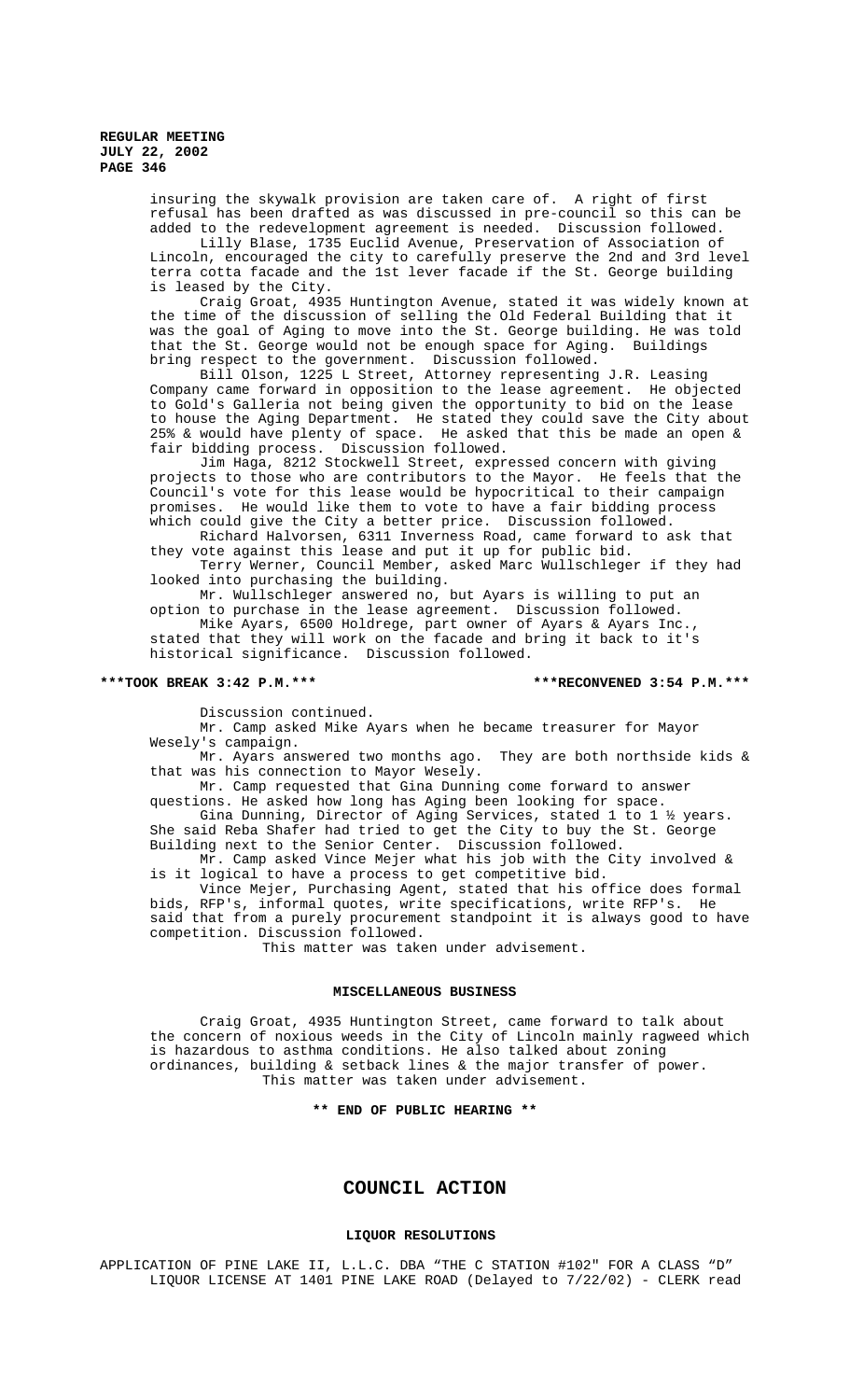the following resolution, introduced by Ken Svoboda, who moved its adoption for approval:<br>A-81603 BE IT RESOLVED b

BE IT RESOLVED by the City Council of the City of Lincoln, Nebraska:

That after hearing duly had as required by law, consideration of the facts of this application, the Nebraska Liquor Control Act, and the pertinent City ordinances, the City Council recommends that the application of Pine Lake II, L.L.C. dba "The C Station#102" for a Class "D" liquor license at 1401 Pine Lake Road, Lincoln, Nebraska, for the license period ending April 30, 2003, be approved with the condition that the premise complies in every respect with all city and state regulations. The City Clerk is directed to transmit a copy of this resolution to the Nebraska Liquor Control Commission.

Introduced by Ken Svoboda Seconded by Seng & carried by the following vote: AYES: Camp, Cook, Friendt, McRoy, Seng, Svoboda, Werner; NAYS: None.

MANAGER APPLICATION OF DONN R. MANN FOR PINE LAKE II, L.L.C. DBA "THE C STATION #102" AT 1401 PINE LAKE ROAD - CLERK read the following resolution, introduced by Ken Svoboda, who moved its adoption for

approval:<br>A-81604 WHE A-81604 WHEREAS, Pine Lake II, L.L.C. dba "The C Station #102" located at 1401 Pine Lake Road, Lincoln, Nebraska has been approved for a Retail Class "D" liquor license, and now requests that Donn R. Mann be named manager;

WHEREAS, Donn R. Mann appears to be a fit and proper person to manage said business.

NOW, THEREFORE, BE IT RESOLVED by the City Council of the City of Lincoln, Nebraska:

That after hearing duly had as required by law, consideration of the facts of this application, the Nebraska Liquor Control Act, and the pertinent City ordinances, the City Council recommends that Donn R. Mann be approved as manager of this business for said licensee. The City Clerk is directed to transmit a copy of this resolution to the Nebraska Liquor Control Commission.

Introduced by Ken Svoboda Seconded by Seng & carried by the following vote: AYES: Camp, Cook, Friendt, McRoy, Seng, Svoboda, Werner; NAYS: None.

APPLICATION OF WINE MERCHANTS, INC. FOR A SPECIAL DESIGNATED LICENSE COVERING AN AREA MEASURING 120 FEET BY 80 FEET AT THE WICK ALUMNI CENTER AT 1520 R STREET ON AUGUST 24, 2002 FROM 1:00 P.M. TO 7:00 P.M AND AUGUST 31, SEPTEMBER 7, OCTOBER 5 AND 12, NOVEMBER 2, 9, AND 29, 2002, FROM 8:00 A.M. TO 6:00 P.M. - CLERK read the following resolution, introduced by Glenn Friendt, who moved its adoption for approval:

Seconded by Seng & Lost by the following vote: AYES: Cook, McRoy; NAYS: Camp, Friendt, Seng, Svoboda, Werner.

The resolution, having **LOST**, was assigned File **#38-4406**, & was placed on file in the Office of the City Clerk.

APPLICATION OF PICKFAIR ENTERTAINMENT CORP. DBA "BIG RED KENO SPORTS BAR & GRILL" FOR A SPECIAL DESIGNATED LICENSE COVERING AN AREA MEASURING 50 FEET BY 25 FEET IN THE PARKING LOT AT 955 WEST O STREET FROM 8:00 A.M. TO 1:00 A.M ON AUGUST 24 AND 31, SEPTEMBER 7, OCTOBER 5 AND 12, NOVEMBER 2, 9, AND 29, 2002 - CLERK read the following resolution, introduced by Jon Camp, who moved its adoption for approval:<br>A-81605 BE IT RESOLVED by the City Council of the

BE IT RESOLVED by the City Council of the City of Lincoln, Nebraska:

That after hearing duly had as required by law, consideration of the facts of this application, the Nebraska Liquor Control Act, and the pertinent City ordinances, the City Council recommends that the application of Pickfair Entertainment d/b/a Big Red Keno Bar & Grill for a Special Designated License to cover an area measuring 50 feet by 25 feet at 955 West O Street, Lincoln, Nebraska, on August 24 and 31, September 7, October 5, and 12, and November 2, 9, and 21, 2002, between the hours of 8:00 a.m. and 1:00 a.m., be approved with the condition that the premise complies in every respect with all City and State regulations and with the following requirements:

- 1. Identification to be checked, wristbands required on all parties wishing to consume alcohol.
- 2. Adequate security shall be provided for the event.
- 3. The area requested for the permit shall be separated from the public by a fence or other means.
- 4. Responsible alcohol service practices shall be followed.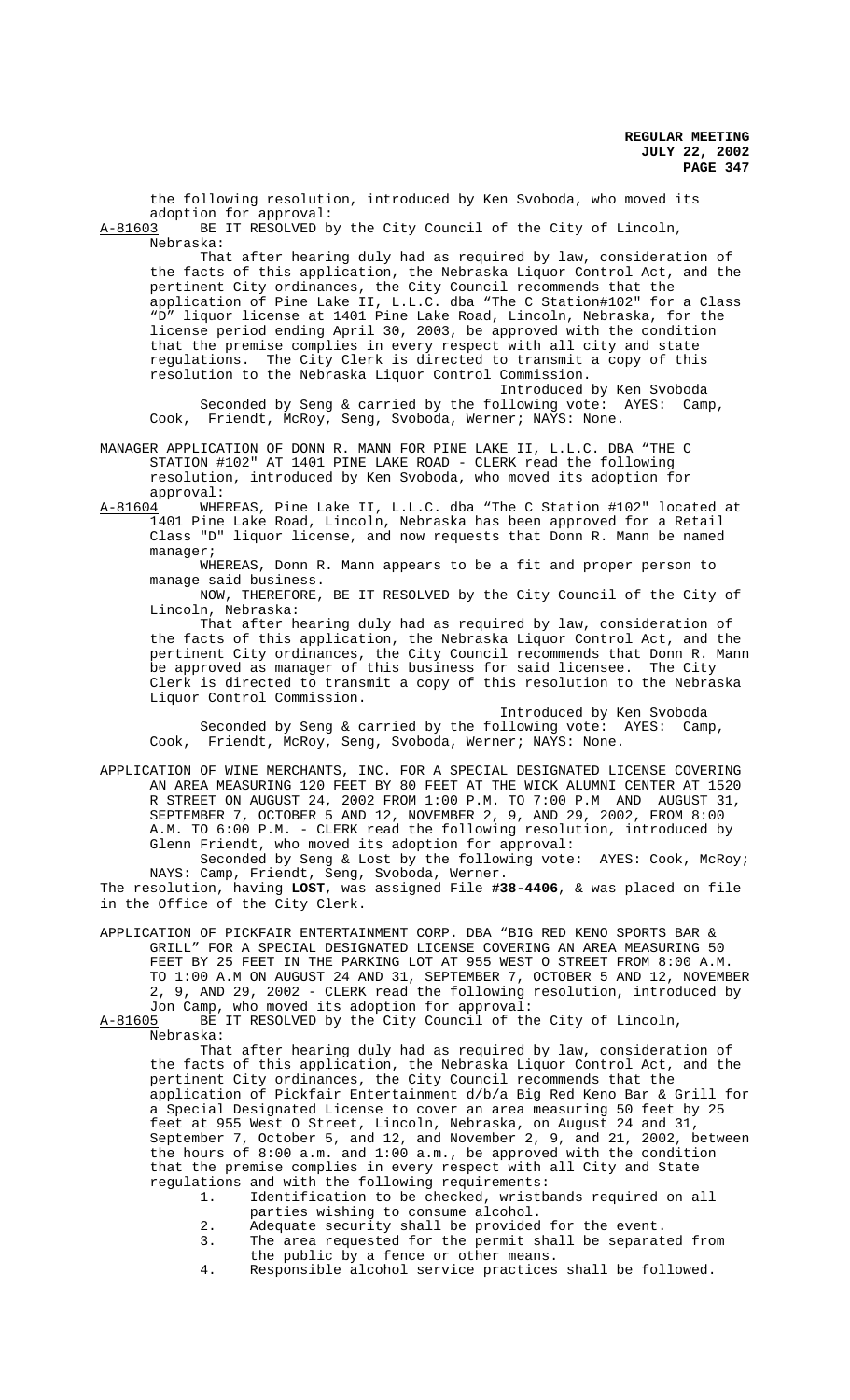> BE IT FURTHER RESOLVED the City Clerk is directed to transmit a copy of this resolution to the Nebraska Liquor Control Commission. Introduced by Jon Camp Seconded by Seng & carried by the following vote: AYES: Camp, Cook, Friendt, McRoy, Seng, Svoboda, Werner; NAYS: None.

APPLICATION OF GEEMAX INC. DBA "N ZONE" FOR A SPECIAL DESIGNATED LICENSE COVERING AN AREA MEASURING 42 FEET BY 50 FEET AT 728 ½ Q STREET ON AUGUST 24 AND 31, SEPTEMBER 7, OCTOBER 5 AND 12, AND NOVEMBER 2, 9, AND 29, 2002 FROM 8:00 A.M. TO 1:00 A.M. - PRIOR TO READING:

SENG Moved to delay action for one week to 7/29/02. Seconded by Friendt & carried by the following vote: AYES: Camp, Cook, Friendt, McRoy, Seng, Svoboda, Werner; NAYS: None.

APPLICATION OF LANCASTER COUNTY AGRICULTURAL SOCIETY, INC. DBA "LANCASTER EVENT CENTER" FOR A SPECIAL DESIGNATED LICENSE COVERING AN AREA MEASURING 100 FEET BY 100 FEET TO THE WEST OF THE EXHIBITION BUILDING AT 4100 NORTH 84TH STREET ON JULY 31 THROUGH AUGUST 4, 2002 FROM 12:00 NOON TO 1:00 A.M. - CLERK read the following resolution, introduced by Jon Camp, who moved its adoption for approval:

A-81606 BE IT RESOLVED by the City Council of the City of Lincoln, Nebraska:

That after hearing duly had as required by law, consideration of the facts of this application, the Nebraska Liquor Control Act, and the pertinent City ordinances, the City Council recommends that the application of Lancaster County Agricultural Society, Inc. d/b/a Lancaster Event Center for a Special Designated License to cover an area measuring 100 feet by 100 feet to the west of the Exhibition Building at 4100 North 84th Street, Lincoln, Nebraska, on July 31 through August 4, 2002 between the hours of 12:00 noon and 1:00 a.m., be approved with the condition that the premise complies in every respect with all City and State regulations and with the following requirements:

1. Identification to be checked, wristbands required on all parties wishing to consume alcohol.

- 2. Adequate security shall be provided for the event.<br>3. The area requested for the permit shall be separat
- The area requested for the permit shall be separated from the public by a fence or other means.
- Responsible alcohol service practices shall be followed. BE IT FURTHER RESOLVED the City Clerk is directed to transmit a

copy of this resolution to the Nebraska Liquor Control Commission. Introduced by Jon Camp

Seconded by Seng & carried by the following vote: AYES: Camp, Cook, Friendt, McRoy, Seng, Svoboda, Werner; NAYS: None.

APPLICATION OF BRAZENHEAD LINCOLN, L.L.C. DBA "BRAZENHEAD IRISH PUB" FOR A CLASS "C" LIQUOR LICENSE AT 301 NORTH 8TH STREET - CLERK read the following resolution, introduced by Jon Camp, who moved its adoption

for approval:<br>A-81607 BE IT R BE IT RESOLVED by the City Council of the City of Lincoln, Nebraska:

That after hearing duly had as required by law, consideration of the facts of this application, the Nebraska Liquor Control Act, and the pertinent City ordinances, the City Council recommends that the application of Brazenhead Lincoln, L.L.C. dba "Brazenhead Irish Pub" for a Class "C" liquor license at 301 North 8th Street, Lincoln, Nebraska, for the license period ending October 31, 2002, be approved with the condition that the premise complies in every respect with all city and state regulations. The City Clerk is directed to transmit a copy of this resolution to the Nebraska Liquor Control Commission.

Introduced by Jon Camp Seconded by Seng & carried by the following vote: AYES: Camp, Cook, Friendt, McRoy, Seng, Svoboda, Werner; NAYS: None.

MANAGER APPLICATION OF GINA M. DEMMAN FOR BRAZENHEAD LINCOLN, L.L.C. DBA "BRAZENHEAD IRISH PUB" AT 301 NORTH 8TH STREET - CLERK read the following resolution, introduced by Jon Camp, who moved its adoption for approval:

A-81608 WHEREAS, Brazenhead Lincoln, L.L.C. dba "Brazenhead Irish Pub" located at 301 North 8th Street, Lincoln, Nebraska has been approved for a Retail Class "C" liquor license, and now requests that Gina M. Demman be named manager;

WHEREAS, Gina M. Demman appears to be a fit and proper person to manage said business.

NOW, THEREFORE, BE IT RESOLVED by the City Council of the City of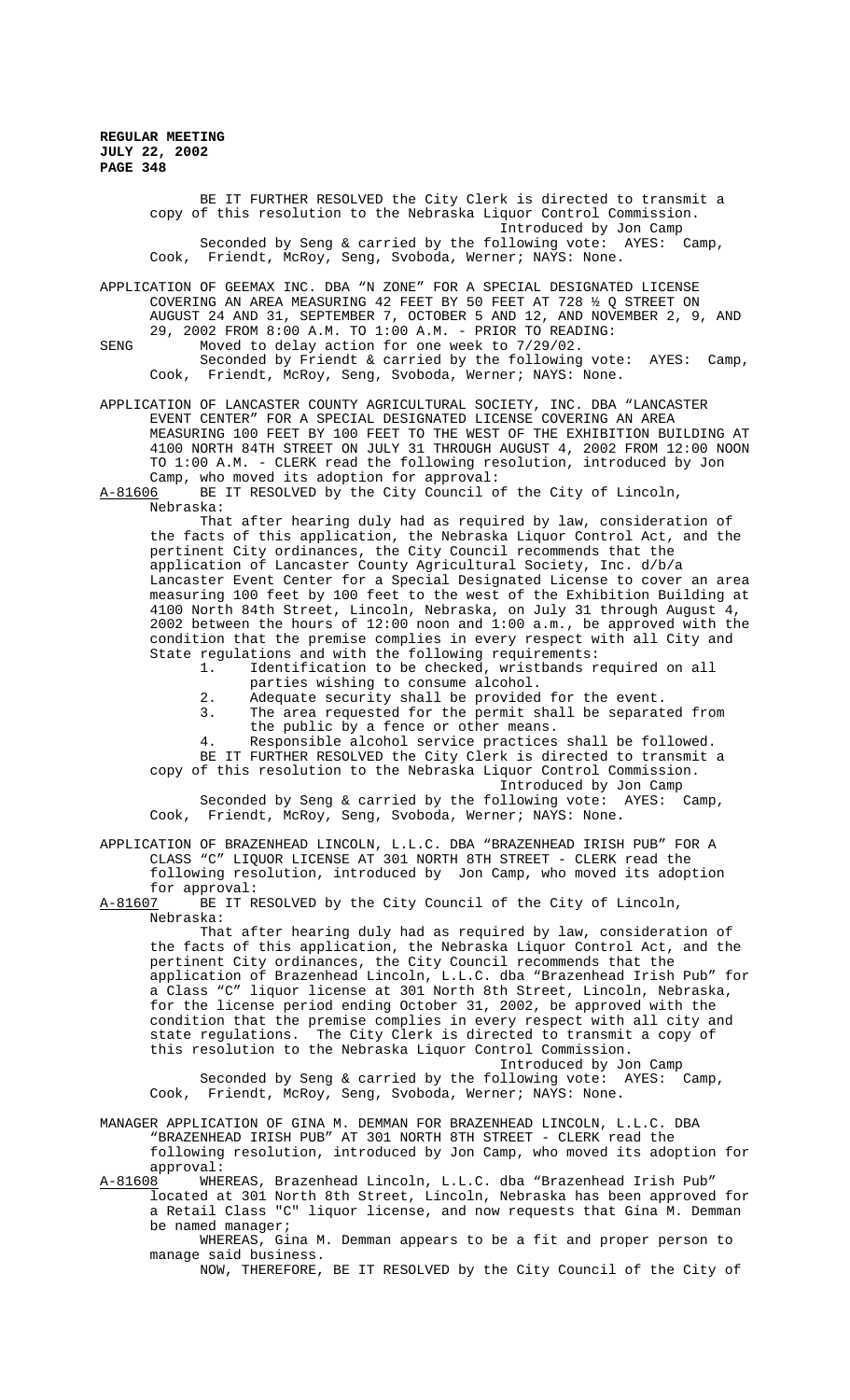Lincoln, Nebraska:

That after hearing duly had as required by law, consideration of the facts of this application, the Nebraska Liquor Control Act, and the pertinent City ordinances, the City Council recommends that Gina M. Demman be approved as manager of this business for said licensee. City Clerk is directed to transmit a copy of this resolution to the Nebraska Liquor Control Commission.

Introduced by Jon Camp Seconded by Svoboda & carried by the following vote: AYES: Camp, Cook, Friendt, McRoy, Seng, Svoboda, Werner; NAYS: None.

APPLICATION OF DISHDINE, L.L.C. DBA "DISH" FOR A CLASS "I" LIQUOR LICENSE AT 1100 O STREET - CLERK read the following resolution, introduced by Jon

Camp, who moved its adoption for approval:<br>A-81609 BE IT RESOLVED by the City Council of BE IT RESOLVED by the City Council of the City of Lincoln, Nebraska:

That after hearing duly had as required by law, consideration of the facts of this application, the Nebraska Liquor Control Act, and the pertinent City ordinances, the City Council recommends that the application of Dishdine, L.L.C. dba "Dish" for a Class "I" liquor license at 1100 O Street, Lincoln, Nebraska, for the license period ending April 30, 2003, be approved with the condition that the premise complies in every respect with all city and state regulations. The City Clerk is directed to transmit a copy of this resolution to the Nebraska Liquor Control Commission.

Introduced by Jon Camp Seconded by Svoboda & carried by the following vote: AYES: Camp, Cook, Friendt, McRoy, Seng, Svoboda, Werner; NAYS: None.

MANAGER APPLICATION OF MONICA S. MCCLENAHAN FOR DISHDINE, L.L.C. DBA "DISH" AT 1100 O STREET - CLERK read the following resolution, introduced by Jon Camp, who moved its adoption for approval:

A-81610 WHEREAS, Dishdine, L.L.C. dba "Dish" located at 1100 O Street, Lincoln, Nebraska has been approved for a Retail Class "I" liquor

license, and now requests that Monica S. McClenahan be named manager; WHEREAS, Monica S. McClenahan appears to be a fit and proper person to manage said business.

NOW, THEREFORE, BE IT RESOLVED by the City Council of the City of Lincoln, Nebraska:

That after hearing duly had as required by law, consideration of the facts of this application, the Nebraska Liquor Control Act, and the pertinent City ordinances, the City Council recommends that Monica S. McClenahan be approved as manager of this business for said licensee. The City Clerk is directed to transmit a copy of this resolution to the Nebraska Liquor Control Commission.

Introduced by Jon Camp Seconded by Svoboda & carried by the following vote: AYES: Camp, Cook, Friendt, McRoy, Seng, Svoboda, Werner; NAYS: None.

#### **ORDINANCES - 2ND READING**

AMENDING SECTION 10.48.110 OF THE LINCOLN MUNICIPAL CODE RELATING TO BICYCLES TO REQUIRE LIGHTS ON THE FRONT AND REAR OF BICYCLES OPERATED ON THE STREETS OF LINCOLN BETWEEN ONE-HALF HOUR AFTER SUNSET AND ONE-HALF HOUR BEFORE SUNRISE. (3/25/02 - PENDING)(REQUEST TO REMOVE FROM PENDING & SUBSTITUTE ORDINANCE) (7/8/02 - REMOVE FROM PENDING FOR P.H. 7/22/02)(SUBSTITUTE ORDINANCE) - CLERK read an ordinance, introduced by Glenn Friendt, amending Section 10.48.110 of the Lincoln Municipal Code

relating to Bicycles to require lights on the front and rear of bicycles operated on the streets of Lincoln between one-half hour after sunset and one-half hour before sunrise; and repealing Section 10.48.110 of the Lincoln Municipal code as hitherto existing the second time.

AMENDING CHAPTER 4.16 OF THE LINCOLN MUNICIPAL CODE RELATING TO THE COMMUNITY HEALTH ENDOWMENT BY ADDING A NEW SECTION NUMBERED 4.16.007 TO RESTRICT THE USE OF THE FUNDS REALIZED BY THE SALE OF LINCOLN GENERAL HOSPITAL -CLERK read an ordinance, introduced by Glenn Friendt, amending Chapter 4.16 of the Lincoln Municipal Code relating to the Community Health Endowment by adding a new section numbered 4.16.007 to restrict the use of the funds realized by the sale of Lincoln General Hospital, the second time.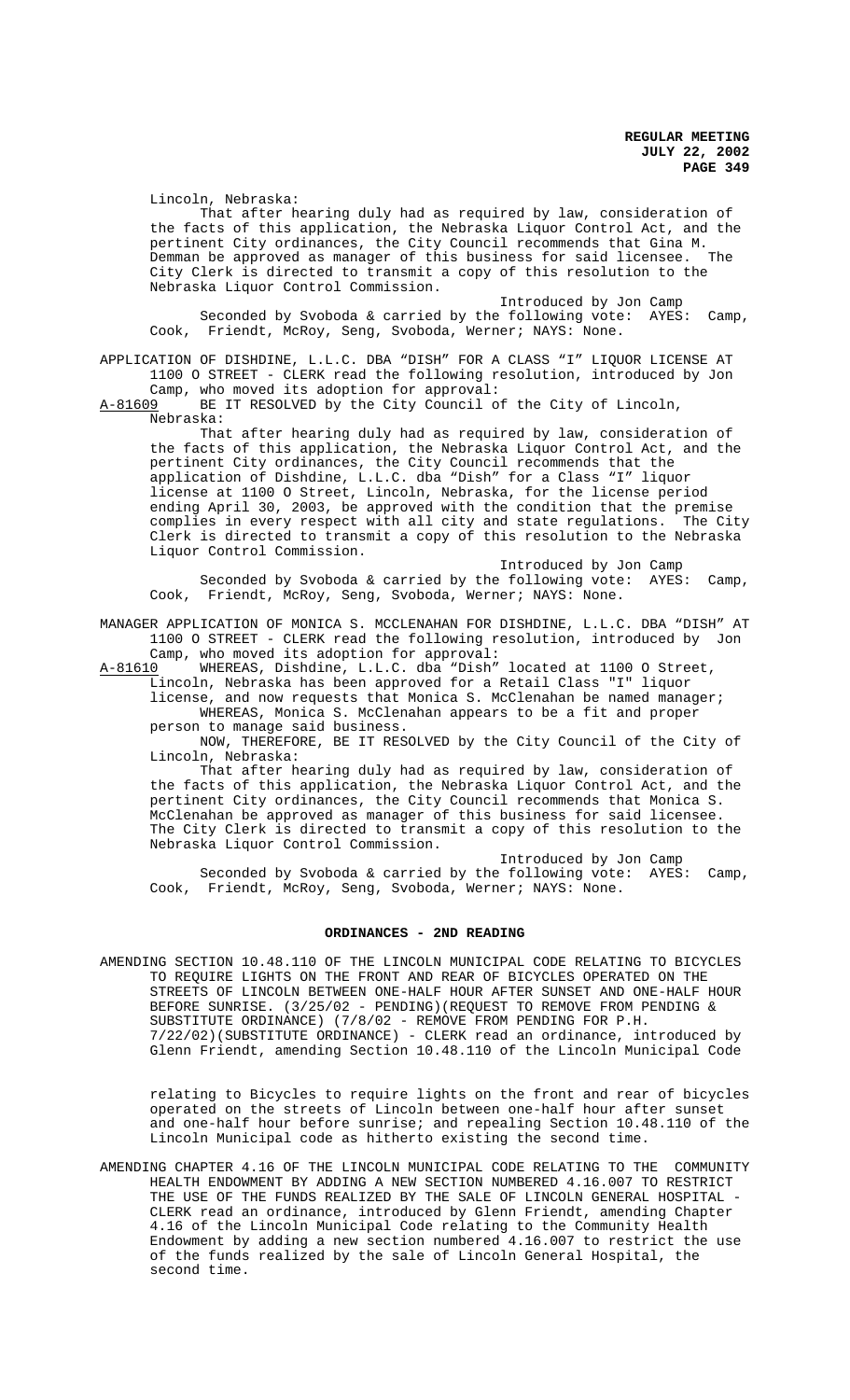VACATING THE UN-NAMED STREET SOUTH OF PERKINS BOULEVARD BETWEEN SOUTH 17TH STREET AND HARRISON AVENUE - CLERK read an ordinance, introduced by Ken Svoboda, vacating the un-named street south of Perkins Boulevard between South 17th Street and Harrison Avenue, and retaining title thereto in the City of Lincoln, Lancaster County, Nebraska, the second time.

AMENDING THE CORPORATE LIMITS OF THE CITY BY ANNEXING APPROXIMATELY 113.05 ACRES OF PROPERTY GENERALLY LOCATED AT THE SOUTHEAST CORNER OF NORTH 84TH AND ADAMS STREETS.(IN CONNECTION W/02-111, 02R-147, 02R-148) - PRIOR to reading:

SENG Moved to delay public hearing & action on Bill No. 02-110 for one week to 7/29/02.

Seconded by Camp & carried by the following vote: AYES: Camp, Cook, McRoy, Seng, Svoboda, Werner; NAYS: None; ABSENT: Friendt.

CLERK Read an ordinance, introduced by Ken Svoboda, amending Section 15 of Ordinance No. 8730, passed May 17, 1965, as last amended by Section 1 of Ordinance No. 17937, passed November 19, 2001, and amending Section 17 of Ordinance No. 8730, passed May 17, 1965, as last amended by Section 1 of Ordinance No. 17677, passed May 30, 2000, defining the corporate limits of the City of Lincoln, Nebraska; repealing said Section 15 of Ordinance No. 8730, passed May 17, 1965, as last amended by Section 1 of Ordinance No. 17937, passed November 19,2001, and repealing Section 17 of Ordinance No. 8730, passed May 17, 1965, as last amended by Section 1 of Ordinance No. 17677, passed May 30, 2000, as hitherto existing, the second time.

- CHANGE OF ZONE 3355 APPLICATION OF PRAIRIE HOMES BUILDERS, INC. FOR A CHANGE OF ZONE FROM AG AGRICULTURAL DISTRICT TO R-3 RESIDENTIAL DISTRICT ON PROPERTY GENERALLY LOCATED AT THE SOUTHEAST CORNER OF NORTH 84TH AND ADAMS STREETS.(IN CONNECTION 2/02-111, 02R-147, 02R-148) - PRIOR to reading:
- SENG Moved to delay public hearing & action on Bill No. 02-111 for one week to 7/29/02.

Seconded by Camp & carried by the following vote: AYES: Camp, Cook, McRoy, Seng, Svoboda, Werner; NAYS: None; ABSENT: Friendt.

- CLERK Read an ordinance, introduced by Ken Svoboda, amending the Lincoln Zoning District Maps attached to and made a part of Title 27 of the Lincoln Municipal Code, as provided by Section 27.05.020 of the Lincoln Municipal Code, by changing the boundaries of the districts established and shown thereon, the second time.
- APPROVING A LEASE BETWEEN THE CITY OF LINCOLN AND ST. GEORGE L.L.C. ON BEHALF OF THE LINCOLN AREA AGENCY ON AGING FOR 13,705 SQ. FT. OF OFFICE SPACE AND 7,242 SQ. FT. OF STORAGE/BASEMENT SPACE AT 1023 O STREET FOR A TERM OF 5 YEARS.(IN CONNECTION W/02R-149, 02R-150, 02R-151) - CLERK read an ordinance, introduced by Ken Svoboda, accepting and approving a Lease Agreement between St. George, L.L.C. and the City of Lincoln for a lease of space at 1023 O Street, Lincoln Lancaster County, Nebraska for a five-year term, whereby the City of Lincoln is leasing 20,947 square feet of space for the Lincoln Area Agency on Aging, the second time.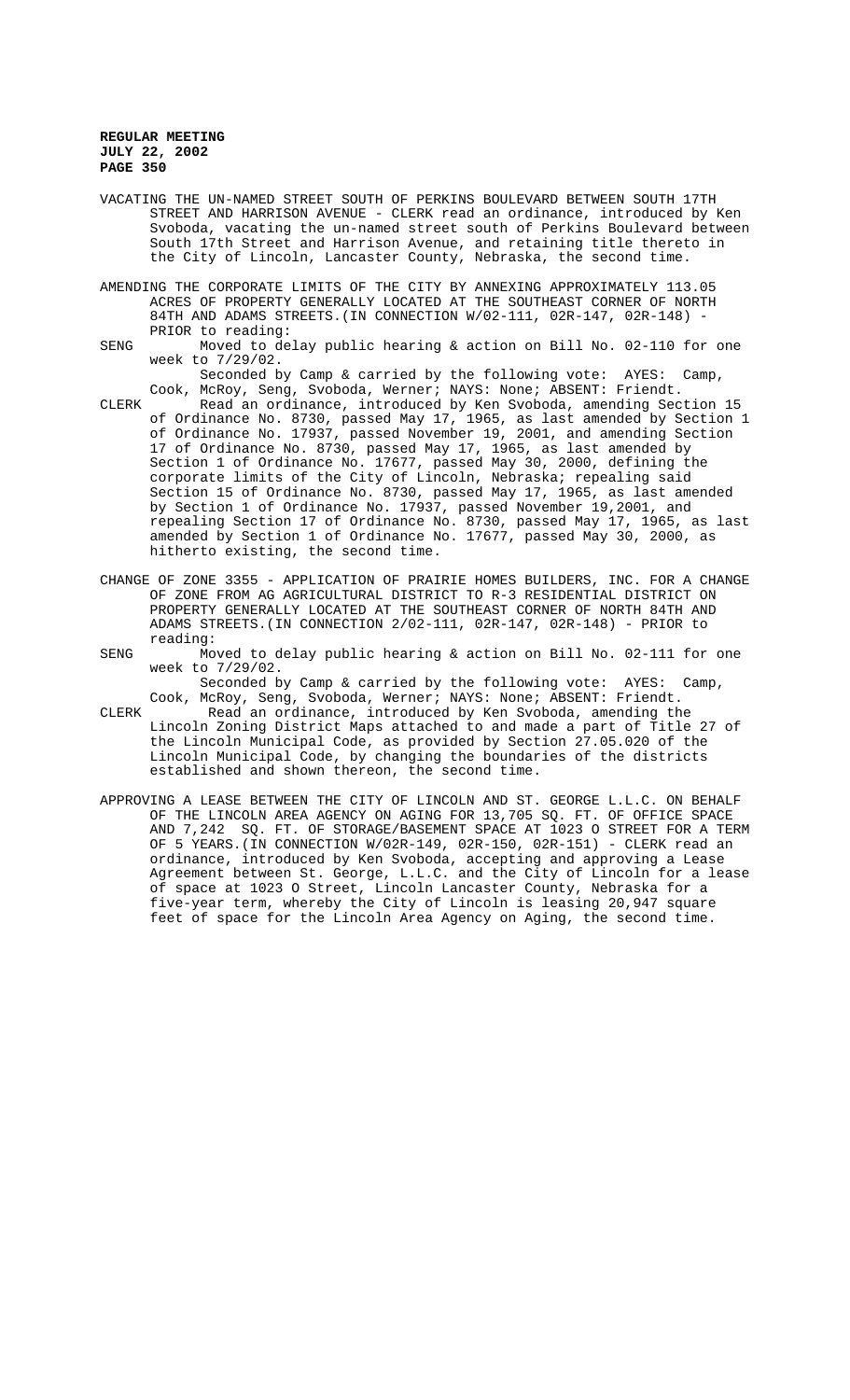#### **RESOLUTIONS**

SPECIAL PERMIT 1959 - APPLICATION OF PRAIRIE HOMES BUILDERS, INC. TO DEVELOP PRAIRIE VILLAGE COMMUNITY UNIT PLAN CONSISTING OF 174 SINGLE FAMILY AND 300 MULTI-FAMILY DWELLING UNITS, WITH A WAIVER OF THE BUILDING HEIGHT,

ON PROPERTY GENERALLY LOCATED AT THE SOUTHEAST CORNER OF NORTH 84TH AND ADAMS STREETS.(IN CONNECTION W/02R-148, 02-110, 02-111) - PRIOR to reading:

SENG Moved to delay public hearing & action on Bill No. 02R-147 for one week to 7/29/02.

Seconded by Camp & carried by the following vote: AYES: Camp, Cook, McRoy, Seng, Svoboda, Werner; NAYS: None; ABSENT: Friendt.

- ACCEPTING AND APPROVING THE PRELIMINARY PLAT OF PRAIRIE VILLAGE ADDITION FOR 179 LOTS, WITH WAIVERS OF NON-RADIAL LOT LINES, SEWER DEPTH AND DOUBLE FRONTAGE LOTS ON PROPERTY GENERALLY LOCATED AT THE SOUTHEAST CORNER OF NORTH 84TH AND ADAMS STREETS.(IN CONNECTION W/02R-147, 02-110, 02-111) - PRIOR to reading:
- SENG Moved to delay public hearing & action on Bill No. 02R-148 for one week to 7/29/02.

Seconded by Camp & carried by the following vote: AYES: Camp, Cook, McRoy, Seng, Svoboda, Werner; NAYS: None; ABSENT: Friendt.

- APPROVING AN INTERLOCAL AGREEMENT BETWEEN THE CITY AND COUNTY FOR THE FUNDING OF PHASE I OF THE SKYWALK LINKING THE DOWNTOWN SENIOR CENTER TO THE LINCOLN BUILDING AND THE SIDEWALK AT 10TH AND O STREETS.(IN CONNECTION W/02R-150, 02R-151, 02-112) - PRIOR to reading:
- MCROY Moved to delay action on Bill No. 02R-149 for one week to 7/29/02. Seconded by Werner & carried by the following vote: AYES: Camp, Cook, Friendt, McRoy, Seng, Svoboda, Werner; NAYS: None.
- APPROVING A SKYWALK PROJECT REDEVELOPMENT AGREEMENT UNDER THE NEBRASKA COMMUNITY DEVELOPMENT LAW BETWEEN THE CITY AND ST. GEORGE L.L.C. FOR THE BUILDING LOCATED AT 1023 O STREET AND PROVIDING USE RESTRICTIONS, DUTIES AND OBLIGATIONS FOR THE REDEVELOPER CONSISTENT WITH THE LINCOLN CENTER REDEVELOPMENT PLAN AND THE GOLD'S GALLERIA BLOCK BALANCE SUB-PROJECT TIF DISTRICT 9941.(IN CONNECTION W/02R-149, 02R-151, 02-112) - PRIOR to reading:
- MCROY Moved to delay action on Bill No. 02R-150 for one week to 7/29/02. Seconded by Werner & carried by the following vote: AYES: Camp, Cook, Friendt, McRoy, Seng, Svoboda, Werner; NAYS: None.
- APPROVING A SKYWALK MAINTENANCE AGREEMENT, ACCEPTING A PUBLIC USE EASEMENT, AND PROVIDING TERMS AND CONDITIONS OF USE RELATED TO THE SKYWALK PROJECT IMPROVEMENTS FOR THE LINCOLN BUILDING AT 1001 O STREET, THE LINCOLN SENIOR CENTER BUILDING AT 1005 O STREET AND THE ST. GEORGE BUILDING AT 1023 O STREET.(IN CONNECTION W/02R-149, 02R-150, 02-112) - PRIOR to reading:
- MCROY Moved to delay action on Bill No. 02R-151 for one week to 7/29/02. Seconded by Werner & carried by the following vote: AYES: Camp, Cook, Friendt, McRoy, Seng, Svoboda, Werner; NAYS: None.
- SETTING HEARING DATE OF AUGUST 5, 2002 AT 1:30 P.M. FOR MAN. APP. OF ROBERT I. BARDELL FOR II INC. DBA VILLAGER MOTEL LOCATED AT 5200 O STREET - CLERK read the following resolution, introduced by Terry Werner, who moved its adoption:
- A-81611 BE IT RESOLVED by the City Council, of the City of Lincoln, that a hearing date is hereby fixed for Mon., August 5, 2002, at 1:30 p.m. or as soon thereafter as possible in the City Council Chambers, County-City Building, 555 S. 10th St., Lincoln, NE, for the Man. App. of Robert I. Bardell for II Inc. dba "Villager Motel" located at 5200 O Street. If the Police Dept. is unable to complete the investigation by said time, a new hearing date will be set.
	- Introduced by Terry Werner Seconded by Svoboda & carried by the following vote: AYES: Camp, Cook, Friendt, McRoy, Seng, Svoboda, Werner; NAYS: None.
- SETTING HEARING DATE OF AUGUST 5, 2002 AT 1:30 P.M. FOR MAN. APP. OF MATTHEW T. JOHNSON FOR WHITEHEAD OIL COMPANY DBA U-STOP CONVENIENCE SHOP LOCATED AT 8231 O STREET - CLERK read the following resolution, introduced by Terry Werner, who moved its adoption;
- A-81612 BE IT RESOLVED by the City Council, of the City of Lincoln, that a hearing date is hereby fixed for Mon., August 5, 2002, at 1:30 p.m. or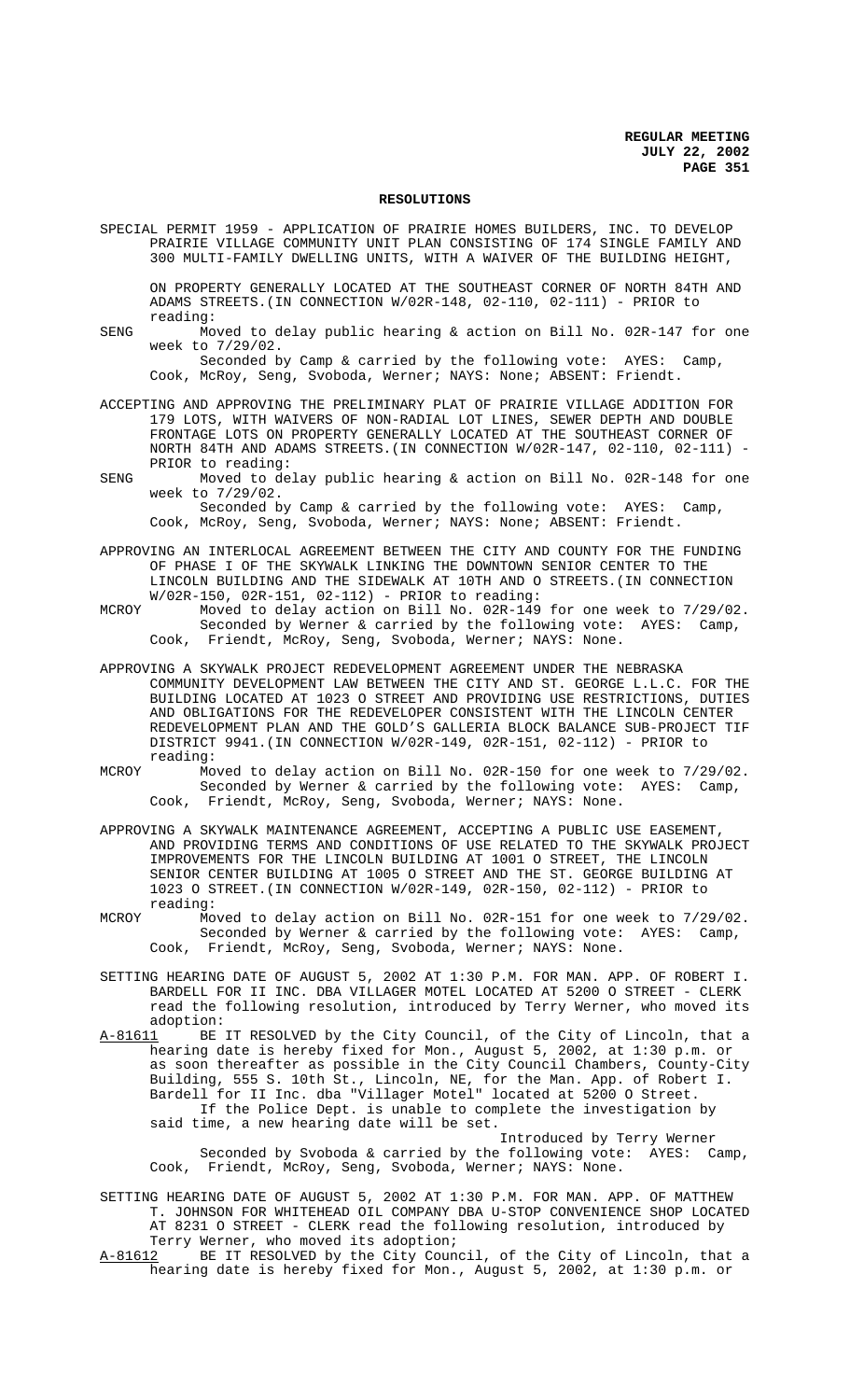as soon thereafter as possible in the City Council Chambers, County-City Building, 555 S. 10th St., Lincoln, NE, for the Man. App. of Matthew T. Johnson for Whitehead Oil Company dba "U-Stop Convenience Shop at 8231 O Street.

If the Police Dept. is unable to complete the investigation by said time, a new hearing date will be set.

Introduced by Terry Werner Seconded by Svoboda & carried by the following vote: AYES: Camp, Cook, Friendt, McRoy, Seng, Svoboda, Werner; NAYS: None.

SETTING HEARING DATE OF AUGUST 5, 2002 AT 1:30 P.M. FOR MAN. APP. OF STEVEN E. WILLIAMS FOR HINKY DINKY LINCOLN #9 LLC DBA SUN MART #738 LOCATED AT  $2145$  S.  $17<sup>TH</sup>$  STREET - CLERK read the following resolution, introduced by

Terry Werner, who moved its adoption:<br>A-81613 BE IT RESOLVED by the City Coun BE IT RESOLVED by the City Council, of the City of Lincoln, that a hearing date is hereby fixed for Mon., August 5, 2002, at 1:30 p.m. or as soon thereafter as possible in the City Council Chambers, County-City Building, 555 S. 10th St., Lincoln, NE, for the Man. App. of Steven E. Williams for Hinky Dinky Lincoln #9 LLC dba "Sun Mart #738" located at 2145 S. 17th Street.

Introduced by Terry Werner Seconded by Svoboda & carried by the following vote: AYES: Camp, Cook, Friendt, McRoy, Seng, Svoboda, Werner; NAYS: None.

SETTING THE HEARING DATE OF MONDAY, AUGUST 5, 2002 AT 1:30 P.M. FOR APP. OF PHO-SUHA, INC. DBA PHO-SUHA FOR A CLASS "J" LIQUOR LICENSE AT 1819 O STREET - Clerk read the following resolution, introduced by Terry Werner, who moved its adoption:

A-81614 BE IT RESOLVED by the City Council, of the City of Lincoln, that a hearing date is hereby fixed for Mon., August 5, 2002, at 1:30 p.m. or as soon thereafter as possible in the City Council Chambers, County-City Building, 555 S. 10th St., Lincoln, NE, for the App. of Pho-Suha, Inc. dba Pho-Suha for a Class "J" Liquor License located at 1819 O Street. If the Police Dept. is unable to complete the investigation by said time, a new hearing date will be set.

Introduced by Terry Werner Seconded by Svoboda & carried by the following vote: AYES: Camp, Cook, Friendt, McRoy, Seng, Svoboda, Werner; NAYS: None.

#### **PETITIONS & COMMUNICATIONS**

- FORMAL PAVING PETITION SUBMITTED BY SHARON DOLL TO PAVE NORTH/SOUTH ALLEY FROM N. 54TH STREET TO N. 56TH STREET CLEVELAND ST. TO ADAMS ST. - CLERK presented said petition which was referred to the Law Dept.
- INFORMAL REQUEST FOR A WATER MAIN DISTRICT TO SERVE LOTS 30-39, BLOCK 3, NORTH MANCHESTER ADDITION SUBMITTED BY NOEL L. CHADD - CLERK presented said petition which was referred to the Public Works Dept.
- FORMAL PAVING PETITION FOR ALLEY PAVING DISTRICT 362 IN THE NORTH/SOUTH ALLEY FROM N.  $54^{TH}$  STREET TO N.  $56^{TH}$  STREET, CLEVELAND STREET TO ADAMS STREET SUBMITTED BY JOHN F. SCHLEICH - CLERK presented said petition which was referred to the Law Dept.
- FORMAL ORNAMENTAL LIGHTING PETITION FOR ORNAMENTAL LIGHTING DISTRICT 286 AT  $27<sup>TH</sup>$  STREET TO  $20<sup>TH</sup>$  STREET, VAN DORN STREET TO HIGH STREET SUBMITTED BY GARROLD & MARDEL TIMMONS, LARRY WORTH & MARY JOHNSON, LYNN SENKBEIL, ROBERTA SPANGLER & WALTER & JANET CONARD - CLERK presented said petition which was referred to the Law Dept.

#### **REPORTS OF CITY OFFICERS**

- CLERK'S LETTER & MAYOR'S APPROVAL OF ORDINANCES & RESOLUTIONS PASSED AT THE COUNCIL MEETING OF JULY 8, 2002 - CLERK presented said report which was placed on file in the Office of the City Clerk.
- CLERK'S LETTER & MAYOR'S APPROVAL OF ORDINANCES & RESOLUTIONS PASSED BY COUNCIL ON JULY 15, 2002 - CLERK presented said report which was placed on file in the Office of the City Clerk.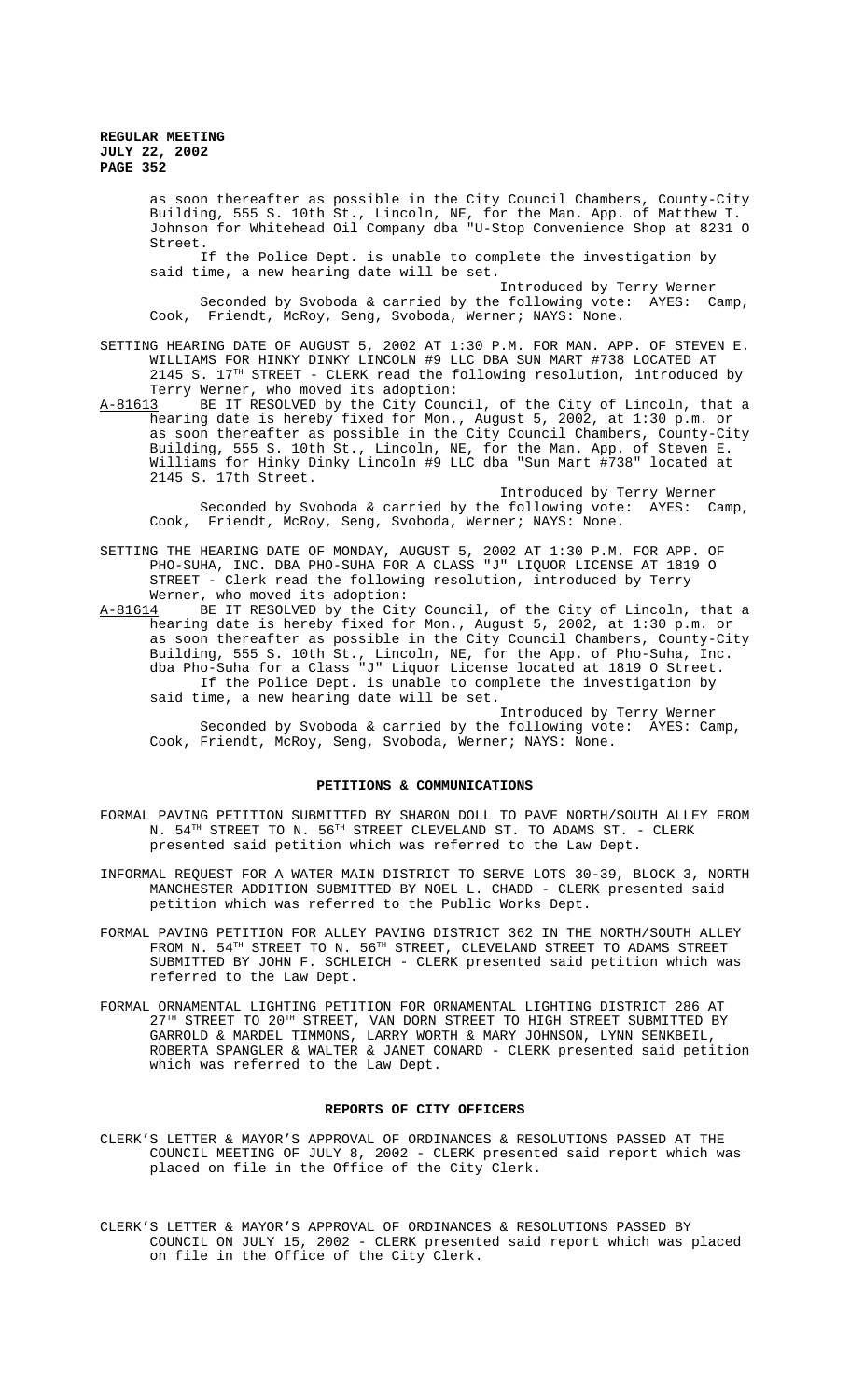REPORT FROM CITY TREASURER OF TELECOMMUNICATION OCC. TAX FOR THE MONTH OF APRIL - JUNE, 2002: ONE STAR LONG DISTANCE, IDT CORP.; JUNE, 2002: TOUCH AMERICA, AT&T OF MIDWEST, NPCR DBA NEXTEL, OCMC, GLOBAL CROSSING, PRIMUS, WORKING ASSETS, ONSTAR, OPEX, ACN, QWEST, BROADWING, TELCO, BUSINESS TELECOM., NETIFICE, XO LONG DISTANCE, TRACFONE WIRELESS - CLERK presented said report which was placed on file in the Office of the City Clerk.

### **ORDINANCES - 1ST READING**

- APPROVING A SUBLEASE AGREEMENT BETWEEN THE CITY AND THE STATE OF NEBRASKA DAS/STATE BUILDING DIVISION ON BEHALF OF VOCATIONAL REHABILITATION SERVICES FOR PROVIDING JOB TRAINING AND EMPLOYMENT SERVICES UNDER THE WORKFORCE INVESTMENT ACT - CLERK read an ordinance, introduced by Terry Werner, accepting and approving a Sublease Agreement between the City of Lincoln and the State of Nebraska DAS/State Building Division on behalf of Vocational Rehabilitation Services for a lease of space at 1010 N Street, Lincoln, Lancaster County, Nebraska for a term of March 1, 2002 through June 30, 2003 whereby the City of Lincoln is subleasing space to Vocational Rehabilitation Services at the One Stop Career Center for providing job training and employment services under the Workforce Investment Act, the first time.
- AMENDING CHAPTER 2.54 OF THE LINCOLN MUNICIPAL CODE BY ADDING A NEW SECTION ENTITLED "STANDARDS OF ETHICAL CONDUCT FOR EMPLOYEES AND ELECTED OFFICIALS" TO SUPPLEMENT THE EXISTING CONFLICTS OF INTEREST REGULATIONS - CLERK read an ordinance, introduced by Terry Werner, amending Chapter 2.54 of the Lincoln Municipal Code relating to conflicts of interest of officers and employees by adding a new section numbered 2.54.065 to supplement the existing conflict of interest legislation and to adopt further standards of the code of ethics for government employees and officers, the first time.

### **ORDINANCES - 3RD READING**

- AMENDING CHAPTER 5.04 OF THE LINCOLN MUNICIPAL CODE RELATING TO ALCOHOLIC LIQUOR BY AMENDING SECTION 5.04.062 TO PROVIDE THAT MISREPRESENTATIONS AND/OR OMISSIONS ON APPLICATIONS FOR SPECIAL DESIGNATED LICENSES SHALL CONSTITUTE GROUNDS FOR DENIAL OR CANCELLATION OF SUCH LICENSE; AMENDING SECTION 5.04.064 TO PROVIDE ADDITIONAL REQUIREMENTS AND LIMITATIONS FOR SPECIAL DESIGNATED LICENSES REQUESTING HOURS OF OPERATION FOR ONE OR MORE LICENSES ANY TIME BETWEEN 12:01 A.M. THE DAY OF ANY UNIVERSITY OF NEBRASKA HOME FOOTBALL GAME THROUGH 6:30 A.M. THE FOLLOWING DAY AND TO PROVIDE AN EXCEPTION TO THE REQUIREMENTS FOR STATE GOVERNMENT APPLICATION AND PROVIDING AN EFFECTIVE DATE OF 6/1/03. (6/3/02 - PLACED ON PENDING INDEFINITELY) (REMOVE FROM PENDING FOR P.H. ON 7/15/02) - CLERK read an ordinance, introduced by Jon Camp, amending Chapter 5.04 of the Lincoln Municipal Code relating to Alcoholic Liquor by amending Section 5.04.062 to provide that misrepresentations and/or omissions on applications for special designated licenses shall constitute grounds for denial or cancellation of such license; amending Section 5.04.064 to provide additional requirements and limitations for special designated licenses requesting hours of operation for one or more licenses any time between 12:01 a.m. the day of any University of Nebraska home football game through 6:30 a.m. the following day and to provide an exception to the requirements for state government applications; providing an effective date of June 1, 2003; and repealing Sections 5.04.064 of the Lincoln Municipal Code as hitherto existing the third time. CAMP Moved to pass the ordinance as read.
- Seconded by Seng & carried by the following vote: AYES: Camp, Cook, Friendt, McRoy, Seng, Werner; NAYS: Svoboda. The ordinance, being numbered **#18038**, is recorded in Ordinance Book 25, Page
- CREATING THE NORTH 27TH STREET BUSINESS IMPROVEMENT DISTRICT GENERALLY EXTENDING FROM 26TH STREET ON THE WEST TO 28TH STREET ON THE EAST AND FROM O STREET ON THE SOUTH TO FAIR STREET ON THE NORTH - CLERK read an ordinance, introduced by Coleen Seng, creating the north 27th Street Business Improvement District generally extending from 26th Street on the west to 28th Street on the east and from O Street on the south to